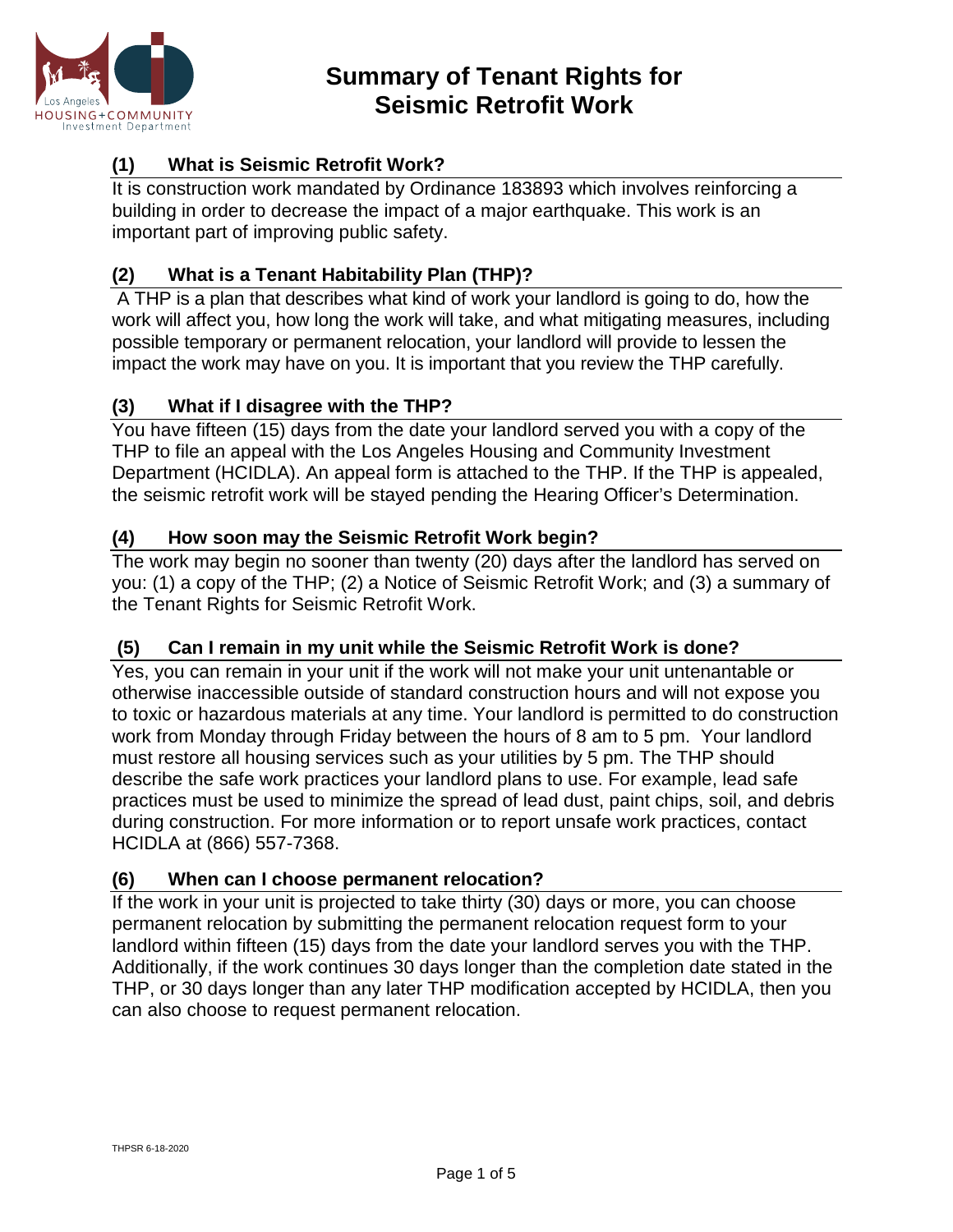

# **(7) If I choose permanent relocation, how much money can I receive in relocation assistance?**

#### **Relocation Amounts:**

#### **Effective July 1, 2020 through June 30, 2021:**

| <b>Type of Tenant</b> | Less than 3 years | 3 years or more | <b>HUD Lower Income</b> |  |  |
|-----------------------|-------------------|-----------------|-------------------------|--|--|
|                       |                   |                 | Limits                  |  |  |
| <b>Eligible</b>       | \$8,750           | \$11,500        | \$11,500                |  |  |
| Qualified             | \$18,500          | \$21,900        | \$21,900                |  |  |

#### **2020 HUD Low Income Limits for Los Angeles:**

| Household<br>Size | 1 Person | 2 Person   3 Person   4 Person   5 Person |  | 6 Person | 7 Person                                                                                 | 8 Person |
|-------------------|----------|-------------------------------------------|--|----------|------------------------------------------------------------------------------------------|----------|
| Income            |          |                                           |  |          | \$63,100   \$72,100   \$81,100   \$90,100   \$97,350   \$104,550   \$111,750   \$118,950 |          |
| ∟imit             |          |                                           |  |          |                                                                                          |          |

If more than one relocation payment amount applies to a unit, the landlord pays the higher amount for the unit. Each tenant then shares on an equal pro-rata basis.

A "qualified" tenant is any tenant who is 62 years of age or older; or handicapped as defined in Section 50072 of the California Health & Safety Code or disabled as defined in Title 42 United States Code Section 423; or is a person residing with one or more minor dependent children (as determined for federal income tax purposes.) All other tenants are "eligible" tenants.

#### **(8) When am I required to be temporarily relocated?**

If your unit will be untenantable outside of standard construction hours, or if you will be exposed to hazardous materials at any time, you will be required to temporarily relocate while the work is undertaken. HCIDLA will review the landlord's THP and decide whether you can stay in your unit while the work is being undertaken.

#### **(9) What if I have special needs related to my disability that are not reflected in the THP?**

If you need a reasonable accommodation due to disability, you should inform your landlord of your needs. If your landlord cannot grant the request, he or she is expected to engage in an interactive discussion with you to figure out how best to meet your needs. Any mutually agreed upon solution may be documented in writing as an amendment to the confidential addendum to the THP and submitted to HCIDLA. If you and your landlord cannot come to an agreement, you may file a fair housing complaint with the Housing Rights Center (HRC) or the Department of Fair Employment and Housing (DFEH).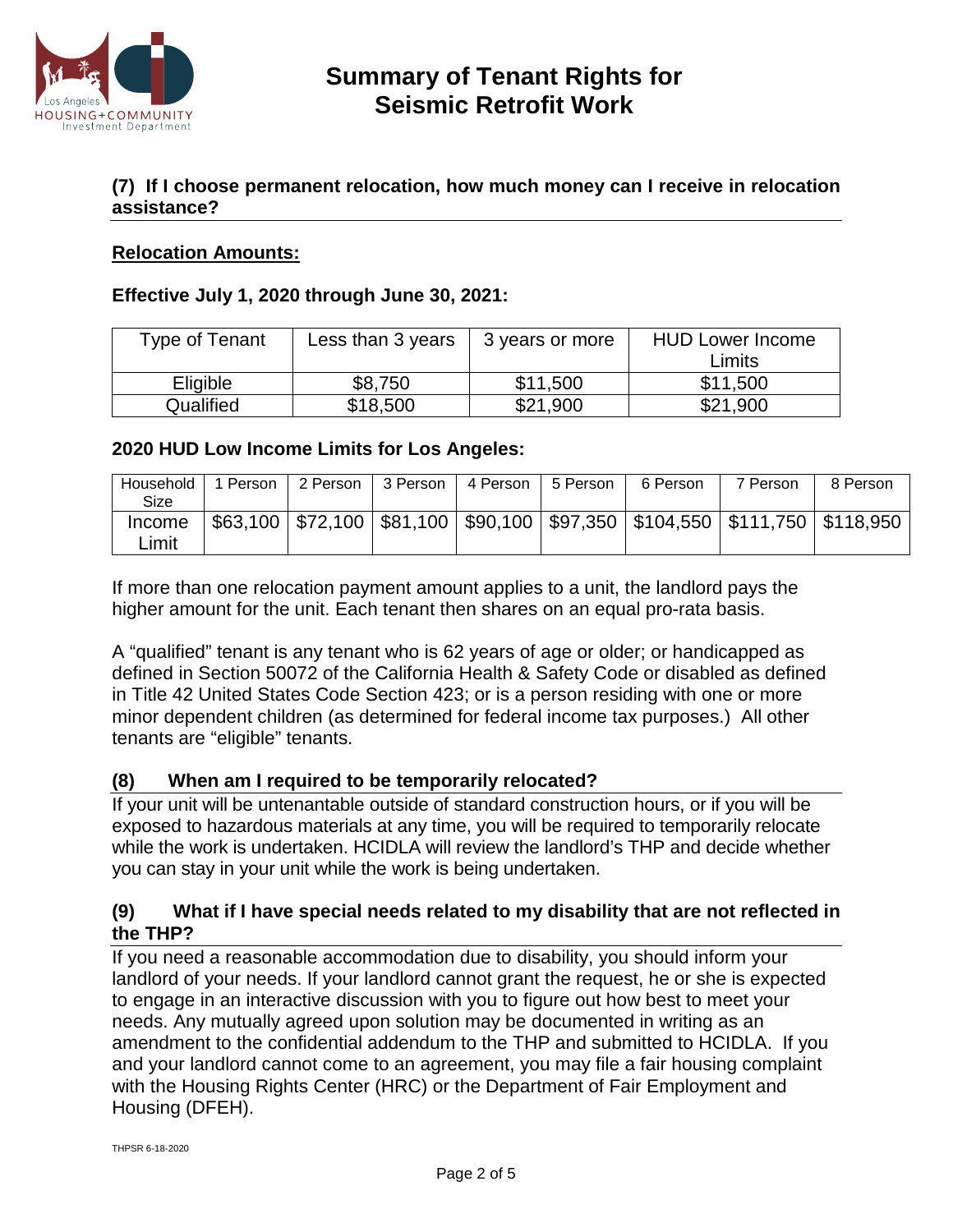

# **Summary of Tenant Rights for Seismic Retrofit Work**

# **(10) What are my temporary relocation options if the Seismic Retrofit Work is expected to last less than thirty (30) days?**

If the work is expected to last less than thirty (30) days, the landlord may:

- 1. Move you to another unit in the same building or another building; or
- 2. Move you to a motel or other housing; or
- 3. Offer you a daily dollar amount for you to find your own temporary place to go. If you find your own temporary housing, you must let your landlord and HCIDLA know your address so the landlord can tell you when it is safe to move back to your unit.

# **(11) Are there any requirements regarding the temporary housing?**

A temporary housing unit should be located no more than two (2) miles from your unit, unless no such accommodation is available. It should also contain standard amenities such as a telephone. In addition, if you are deprived of basic services, such as, cooking facilities, laundry facilities, or housing for your pet, the landlord should compensate you for the loss of these services while you are temporarily relocated.

#### **(12) What are my options if temporary relocation lasts thirty (30) days or more?**

If temporary relocation is expected to last (thirty) 30 days or more, the landlord may:

- 1. Move you to another "comparable" unit in the same building or another building; or
- 2. Offer you a daily dollar amount for you to find your own temporary place to go. If you find your own temporary housing, you must let your landlord and HCIDLA know your address so the landlord can tell you when it is safe to move back to your unit; or
- 3. You may choose to give up your tenancy and get permanent relocation money.

#### **(13) What is a "comparable" unit?**

Whether the temporary housing is comparable to your unit depends on: size, number of bedrooms, accessibility, proximity to services and institutions upon which you depend, amenities, including allowance for pets, if necessary. If you desire, the temporary housing should be within five miles of your rental unit. You may also agree to occupy a non-comparable temporary replacement unit as long as the landlord compensates you for any reduction in services.

## **(14) What if I fail to temporarily relocate?**

If you object to the temporary housing arrangements made by your landlord, you should appeal the THP. If you fail to temporarily relocate in accordance with an accepted THP, eviction proceedings may be brought against you. While you are living in temporary housing, you must continue to pay your rent to your landlord as usual. Otherwise, eviction proceedings may be brought against you.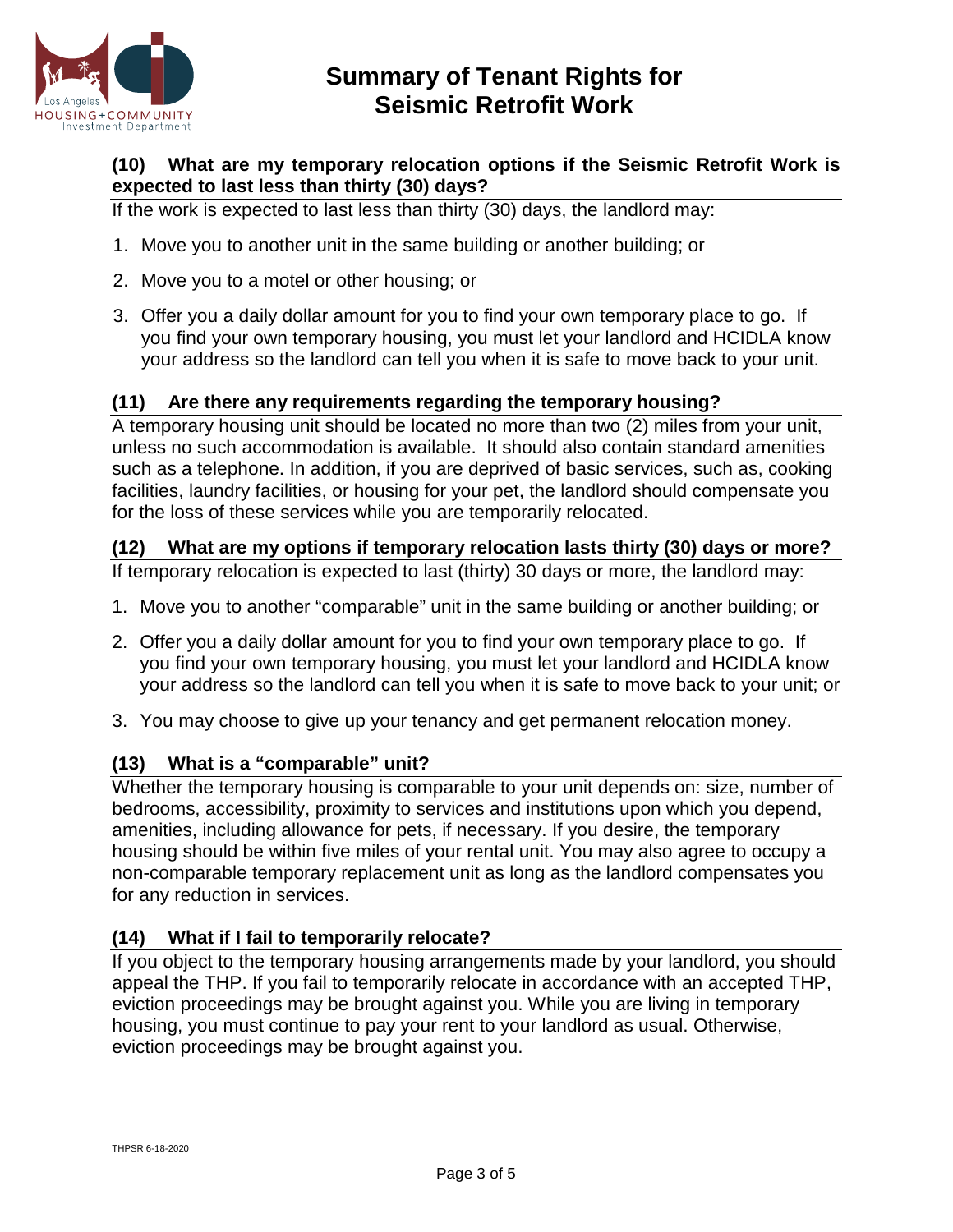

# **Summary of Tenant Rights for Seismic Retrofit Work**

# **(15) Who pays for my temporary housing?**

Your landlord must pay for all temporary housing costs even if those costs are more than the usual rent that you pay. These costs include, but are not limited to, moving you to and from your temporary housing as well as any temporary furnishings that are necessary in your temporary housing.

### **(16) What happens to my personal belongings while I am temporarily relocated?**

Your landlord must take steps to secure and protect your property from damage or loss. Your landlord should describe in the THP what precautions will be taken to safeguard your belongings. If you and your landlord agree, your landlord can pay you a dollar amount for you to move or store your own belongings. Your agreement must be in writing, signed by both parties, and submitted to HCIDLA.

#### **(17) If I am temporarily relocated, how do I know when I can move back to my unit?**

The THP and Notice of Seismic Retrofit Work should let you know when you may return to your unit. The landlord must give you at least a seven (7) day notice before your unit is available. If your temporary housing involves a monthly contract with a third-party housing provider, the landlord must give you at least a thirty (30) day notice before your unit is available. This notice will be given to you as a "Unit Re-occupancy Notice."

If you agree with the condition and tenantability of the unit, you should sign the Unit-Re-Occupancy Notice and return it to the landlord for them to submit it to HCIDLA. If you disagree with the condition and tenantability of the unit, you have the right to request an inspection of the unit by HCIDLA.

## **(18) Can the landlord raise my rent after doing the Seismic Retrofit Work?**

Within twelve (12) months of completing the work, the landlord may file an application for a rent increase with HCIDLA. HCIDLA will notify you that the landlord has requested approval of a rent increase. You will have ten (10) days from the date of the mailing of such notification to object in writing to the rent increase. If HCIDLA approves a rent increase, you may appeal the increase within fifteen (15) days from the mailing of the decision to you.

#### **(19) How much can my rent be raised for Seismic Retrofit Work?**

Rent increases are capped at \$38.00 per month for 120 months. If the monthly amount approved exceeds \$38.00, the timeframe for collection is extended until full cost recovery is obtained. Please note this a temporary rent surcharge. This increase should not be included in the base rent when calculating your annual increase.

#### **(20) What if my landlord used my utilities while I was temporarily relocated?**

If the landlord uses tenant paid utilities during the period you temporarily relocated, the landlord is required to compensate you for the cost of such usage within 15 days of delivery of your written request.